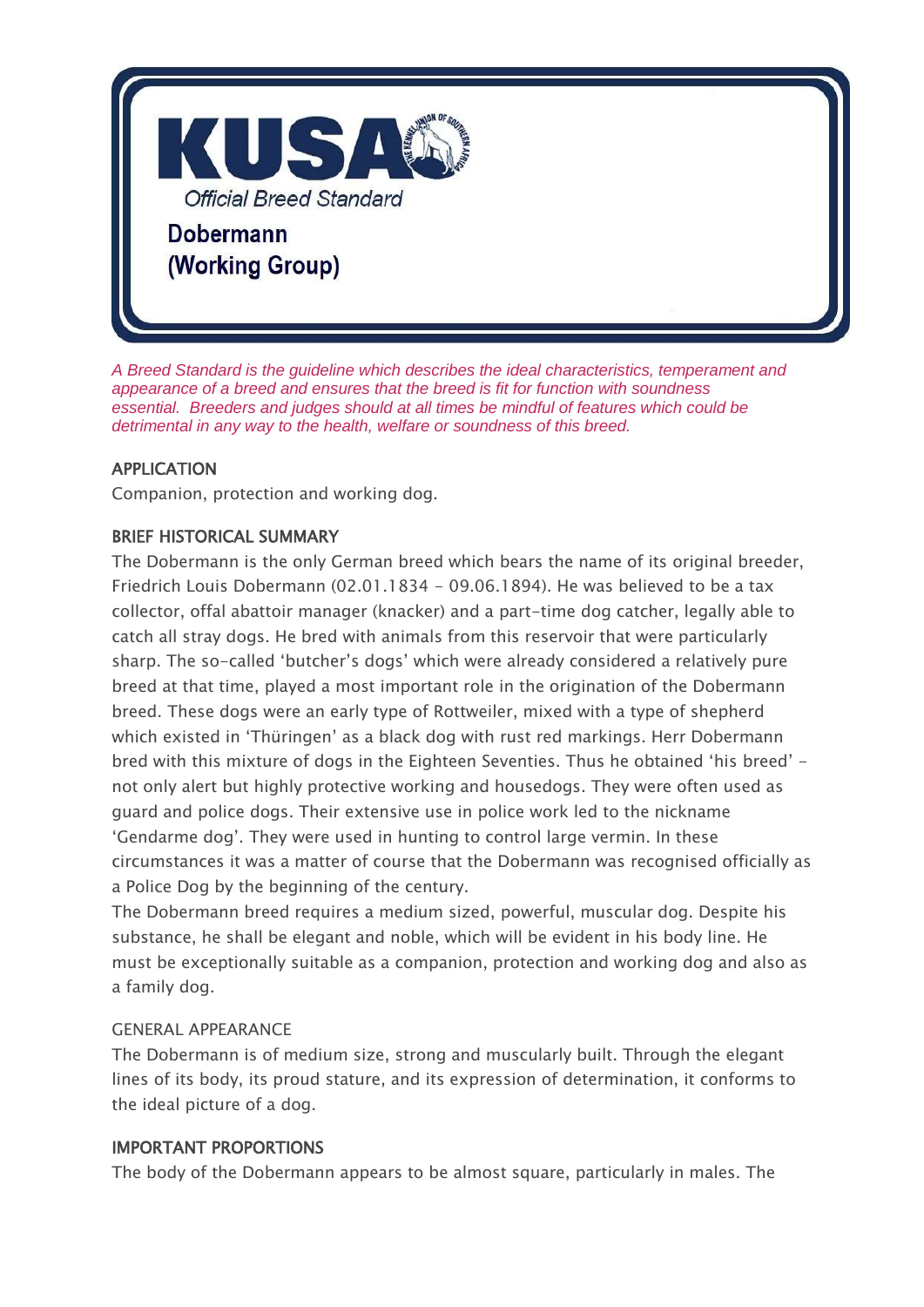length of the body measured from the point of the shoulder to the point of the buttock shall not be more than 5% longer than the height from the withers to the ground in males and 10% in females.

#### BEHAVIOUR AND TEMPERAMENT

The disposition of the Dobermann is friendly and calm; very devoted to the family, it loves children. Medium temperament and medium sharpness (alertness) is desired. A medium threshold of irritation is required with a good contact to the owner. Easy to train, the Dobermann enjoys working and shall have good working ability, courage and hardness. The particular values of self confidence and intrepidness are required and also adaptability and attention to fit the social environment.

#### **HEAD**

#### Cranial Region

Strong and in proportion to the body. Seen from the top, the head is shaped in the form of a blunt wedge. Viewed from the front the crown line shall be almost level and not dropping off to the ears. The muzzle line extends almost straight to the top line of the skull which falls, gently rounded, into the neck line. The superciliary ridge is well developed without protruding. The forehead furrow is still visible. The occiput shall not be conspicuous. Seen from the front and the top, the sides of the head must not bulge. The slight bulge between the rear of the upper jawbone and the cheek bone shall be in harmony with the total length of the head. The head muscles shall be well developed. Stop

Shall be slight but visibly developed.

## FACIAL REGION

Nose

Nostrils well developed, more broad than round, with large openings without overall protrusion. Black - on black dogs; on brown dogs, corresponding lighter shades. Muzzle

The muzzle must be in the right proportion with the upper head and must be strongly developed. The muzzle shall have depth. The mouth opening shall be wide, reaching to the molars. A good muzzle width must also be present on the upper and lower incisor area.

Flews

They shall be tight and lie close to the jaw which will ensure a tight closure of the mouth. The pigment of the gum to be dark; on brown dogs a corresponding lighter shade.

#### Jaw/Dentition/Teeth

Powerful broad upper and under jaw, scissor bite, 42 teeth correctly placed and normal size.

Eyes

Middle sized, oval and dark in colour. Lighter shades are permitted for brown dogs. Close lying eyelids. Eyelids shall be covered with hair. Baldness around the rim of the eye is highly undesirable.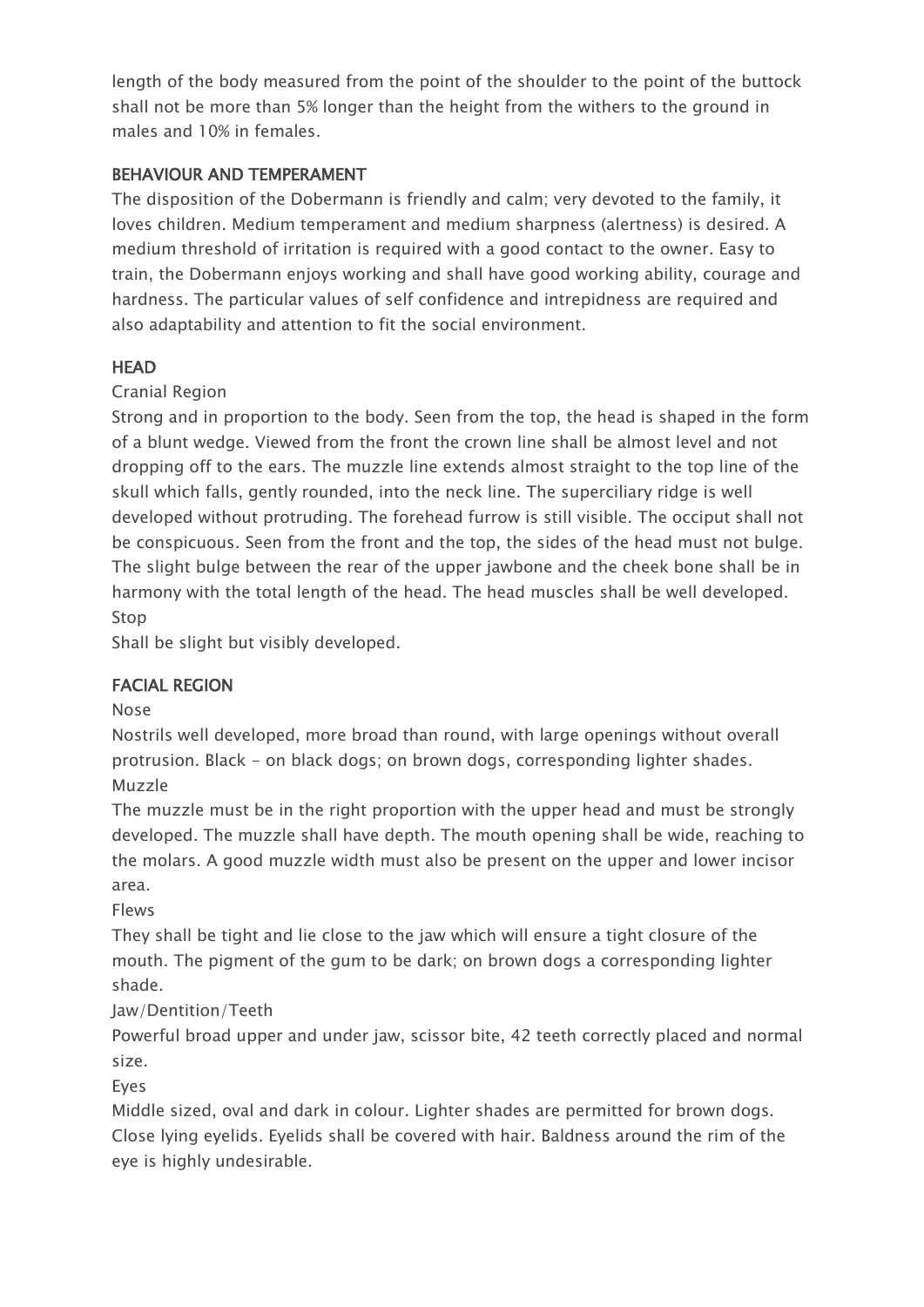#### **Fars**

In a country where cropping is not permitted the uncropped ear is equally recognised. (Medium size preferred and with the front edge lying close to the cheeks).

## **NECK**

The neck must have a good length and be in proportion to the body and the head. It is dry and muscular. Its outline rises gradually and is softly curved. Its carriage is upright and shows much nobility.

## **BODY**

## Withers

Shall be pronounced in height and length, especially in males and thereby determine the slope of the topline rising from the croup to the withers.

Back

Short and tight, of good width and well muscled.

Loin

Of good width and well muscled. The bitch can be slightly longer in loin because she requires space for suckling.

Croup

It shall fall slightly, hardly perceptible from sacrum to the root of the tail and appears well rounded, being neither straight nor noticeably sloping, of good width and well muscled.

Chest

Length and depth of chest must be in the right proportion to the body length. The depth, with slightly arched ribs, should be approximately 50% the height of the dog at the withers. The chest has got a good width with an especially well developed forechest. Underline

From the bottom of the breastbone to the pelvis the underline is noticeably tucked up. Tail

It is high set and docked short whereby approximately two tail vertebrae remain visible. In countries where docking is legally not permitted, the tail may remain natural. Customarily docked.

# LIMBS

## **FOREQUARTERS**

General

The front legs as seen from all sides are almost straight, vertical to the ground and strongly developed.

**Shoulders** 

The shoulderblade lies close against the chest and both sides of the shoulderblade edge are well muscled and reach over the top of the Thoracic Vertebra, slanting as much as possible and well set back. The angle to the horizontal is approximately 50%.

Upper Arm

Good length, well muscled, the angle to the shoulderblade is approximately 105o to 110 o.

Elbow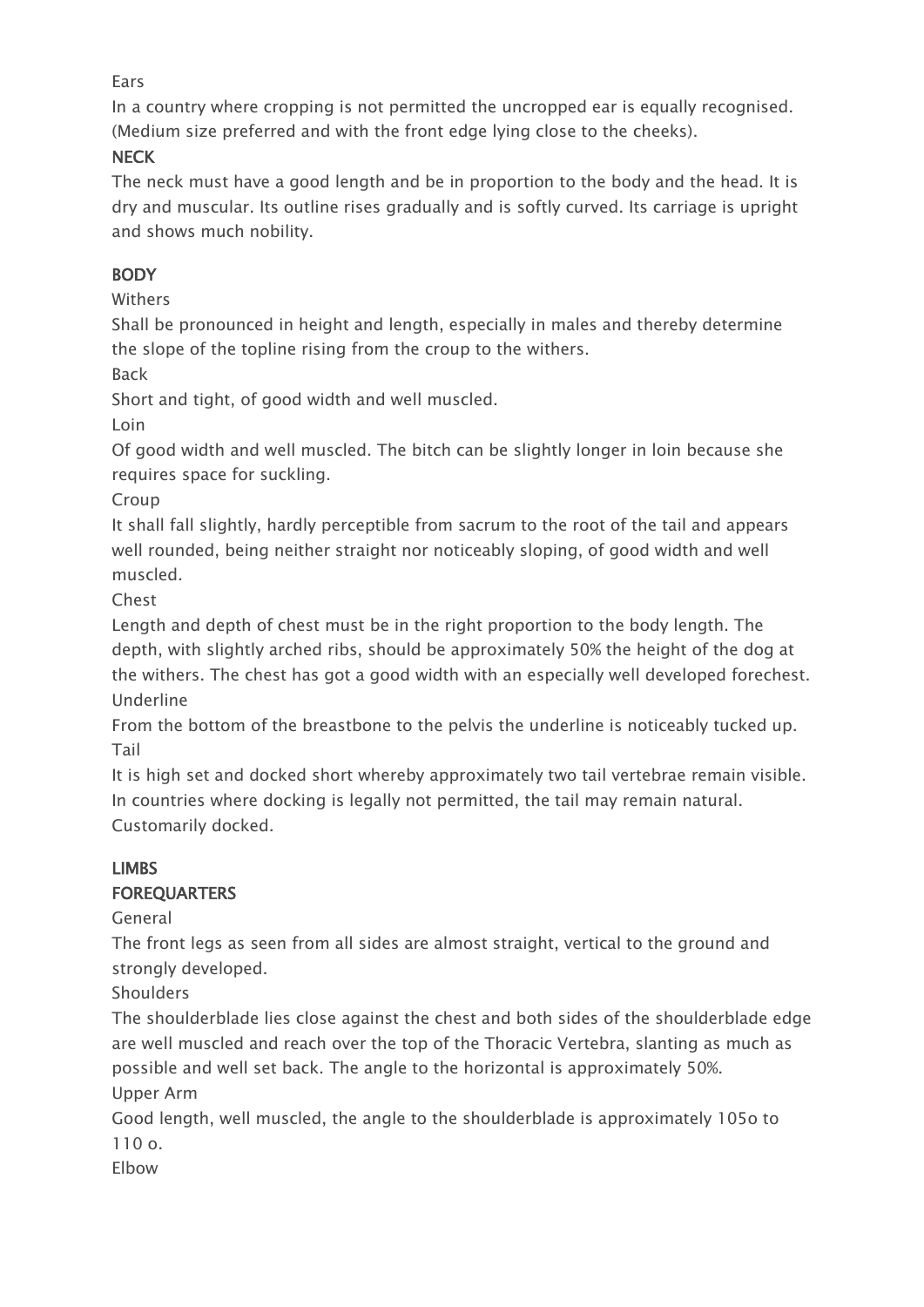Close in, not turned out.

Lower Arm

Strong and straight. Well muscled. Length in harmony with the whole body.

Carpus

Strong.

**Metacarpus** 

Bones strong. Straight seen from the front. Seen from the side, only slightly sloping, maximum

10 o.

Front Feet

The feet are short and tight. The toes are arched towards the top (cat like). Nails short and black.

# **HINDQUARTERS**

General

Seen from the back the Dobermann looks, because of his well developed pelvic muscles in hips and croup, wide and rounded off. The muscles running from the pelvis towards the upper and lower thigh results in good width development, as well as in the upper thigh area, in the knee joint area and at the lower thigh. The strong hind legs are straight and stand parallel.

Upper Thigh

Good length and width, well muscled. Good angulation to the hip joint. Angulation to the horizontal approximately between 80 o to 85 o.

Knee

The knee joint is strong and is formed by the upper and lower thigh as well as the knee cap. The knee angulation is approximately 130 o.

Lower Thigh

Medium length and in harmony with the total length of the hindquarter.

Hock Joint

Medium strength and parallel. The lower thigh bone is joined to the Metatarsal at the hock joint (angle about 140 o).

**Metatarsus** 

It is short and stands vertical to the ground.

Hind Foot

Like the front feet, the toes of the back feet are short, arched and closed. Nails are short and black.

# **GAIT**

The gait is of special importance to both the working ability as well as the exterior appearance. The gait is elastic, elegant, agile, free and ground covering. The front legs reach out as far as possible. The hindquarter gives far reaching and necessary elastic drive. The front leg of one side and back leg of the other side move forward at the same time. There should be good stability of the back, the ligaments and the joints.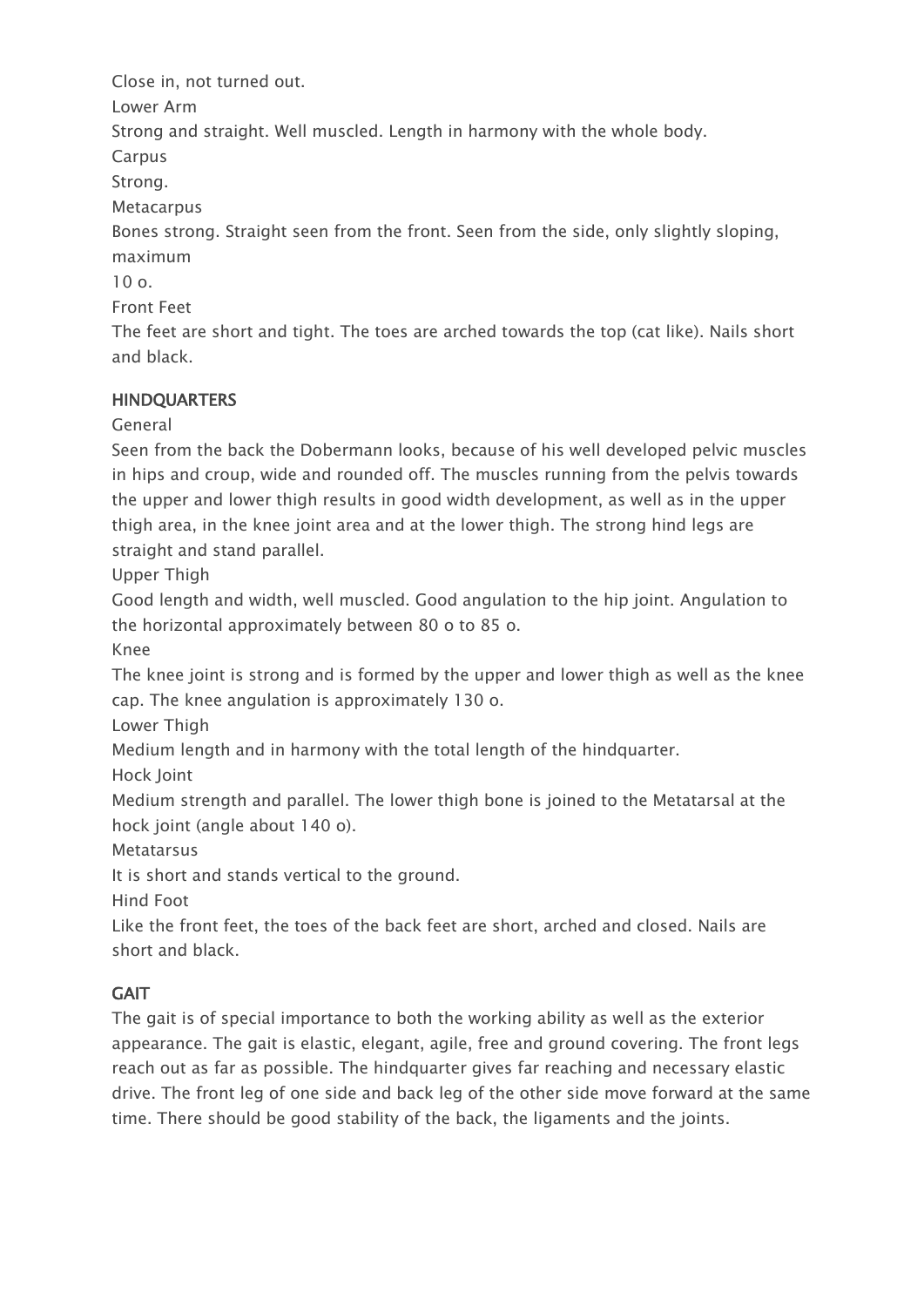## **SKIN**

The skin fits closely all over and is of good pigment.

## **COAT**

Hair

The hair is short, hard and thick. It lies tight and smooth and is equally distributed over the whole surface. Undercoat is not allowed.

Colour

The colour is black or brown, with rust red clearly defined and clean markings. Markings on the muzzle, as a spot on the cheeks and the top of the eyebrow, on the throat, two spots on the forechest, on the metacarpus, metatarsus and feet, on the inside of the back thigh, on the arms and below the tail.

## SIZE AND WEIGHT

Size

Height at the highest point of withers :Dogs: 68 - 72 cm Bitches: 63 - 68 cm Medium size desirable. Weight : Dogs: about 40 - 45 kg Bitches: about 32 - 35 kg

## FAULTS

Any departure from the foregoing points should be considered a fault and the seriousness with which the fault should be regarded should be in exact proportion to its degree.

General Appearance

Reversal of sexual impression; little substance; too light; too heavy; too leggy; weak bones.

Head

Too heavy; too narrow; too short; too long; too much or too little stop; Roman nose; bad slope of the top line of the skull; weak under jaw; round or slit eyes; light eye; cheeks too heavy; loose flews; eyes too open or too deep set; ear set too high or too low; open mouth angle.

Neck

Slightly short; too short; loose skin around the throat; dewlap; too long (not in harmony); ewe neck.

Body

Back not tight; sloping croup; sway back; roach back; insufficient or too much spring of rib; insufficient depth or width of chest; back too long overall; too little forechest; tail set too high or too low; too little or too much tuck up.

Limbs

Too little or too much angulation front or hindquarters; loose elbow; deviations from the standard position and length of bones and joints; feet too close together or too wide apart; cow hocks; spread hocks; close hocks; open or soft paws, crooked toes; pale nails.